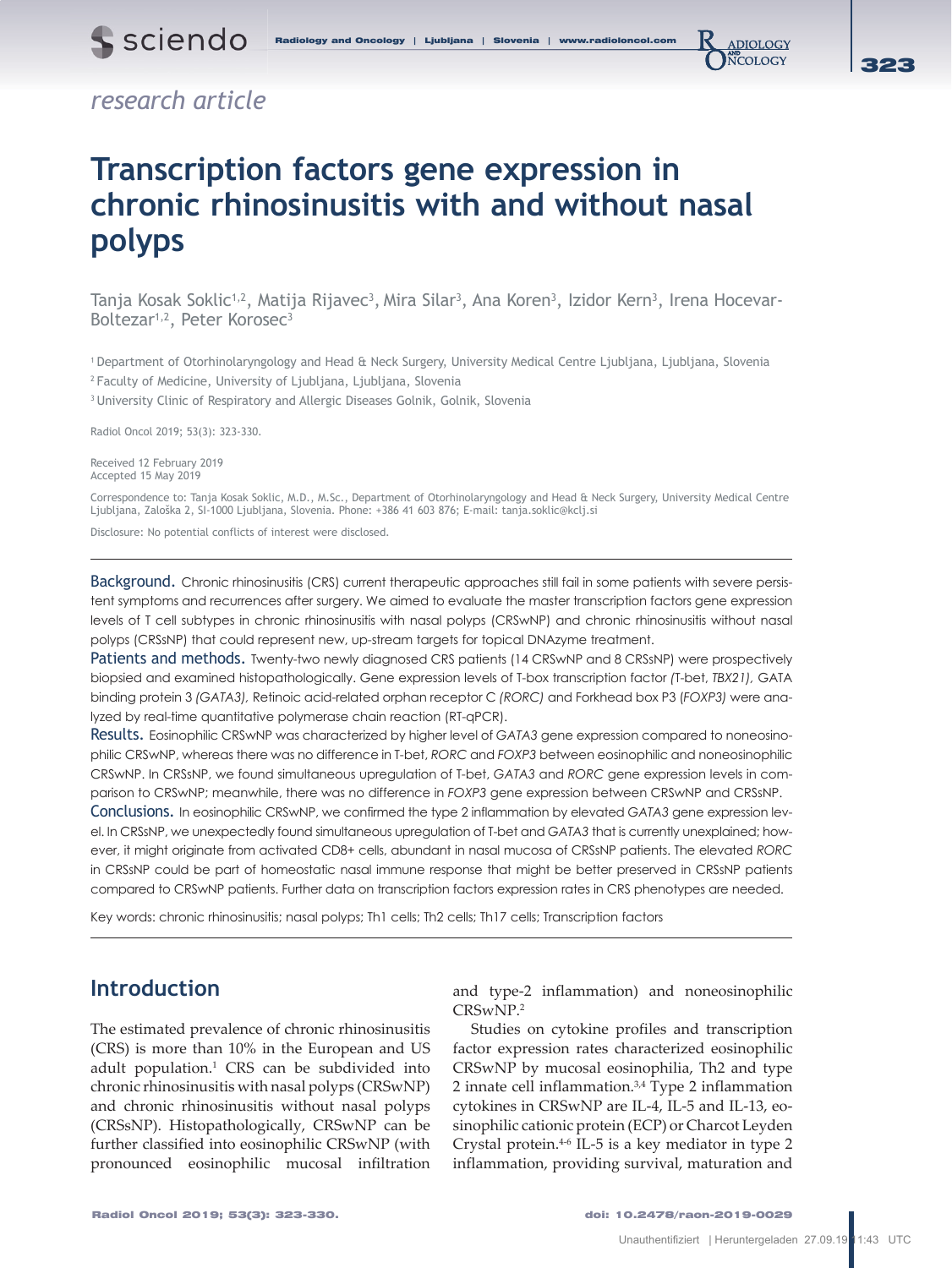activation of eosinophils at the bone marrow and the site of inflammation.7 Higher levels of mucosal and/or peripheral blood eosinophils are correlated with poor life quality, asthma comorbidity, recurrences after endoscopic surgery and CRSwNP disease severity, associated with inadequate defence against bacteria and viruses.<sup>8,9</sup> Additionally, eosinophilic CRSwNP is associated with disrupted epithelial barrier and Staphylococcus aureus presence, which intramucosaly releases enterotoxins (SE). SE are immunogenic superantigens that bind to T cell receptors with unrestricted antigen specificity to activate T and B cells, finally leading to specific SE IgE production.10 SE IgE amplify the type 2 inflammation in eosinophilic CRSwNP and are an independent risk factor for asthma comorbidity.<sup>9,10</sup> Staphylococcus aureus presence in nasal mucosal biofilm was associated with worse postoperative outcome after endoscopic surgery.11

Noneosinophilic CRSwNP was characterized by mixed Th1/ Th2/ Th17 pattern.4 A flow cytometric study showed a predominant Th1 endotype in CRSwNP in addition to Th2; however, in basal conditions, those Th1 cells were not activated, did not release cytokine IFN $\gamma$  and thus the authors hypothesized that an increased number of Th1 in CRSwNP was not related to inflammation pathogenesis.12 Similarly, in our recent flow cytometric study, we found more abundant Th1 cells in CRSwNP compared to CRSsNP; however, we didn't find any impact of Th1 cell count on disease control and speculated that Th1 cells were not important for the pathogenesis in CRSwNP.13

CRSsNP was found to have more heterogeneous endotypes, with either Th1, Th2 or Th17 cytokines; furthermore, the remodelling process was not in correlation with CRSsNP endotype.4,9,14 Th17 cells can secrete IL-17, IL-22 or IFN- $\gamma$  upon stimulation.<sup>15</sup> Moreover, in our recent flow cytometric study, we found that Th17 cells in CRSwNP were associated with well-controlled CRSwNP.<sup>13</sup> Similarly, Th17 were reported to have a potentially protective immune homeostatic role in CRSwNP and to be a part of the normal homeostatic immune response in healthy nasal mucosa by IL-17 production.15

Regulatory T cells (Treg) control the CRS inflammation; the regulatory cells deficiency or dysfunction can lead to exaggerated inflammation; on the other hand, an elevated Treg number might be a sign of an unsuccessful inflammation control by immune system.16

Current therapeutic approaches still fail in a portion of patients with severe persistent CRS symptoms and recurrences after surgery.17 Future

treatment concepts focus on up-stream targets like transcription factors; *GATA3* DNAzyme topical therapy attenuated Th2-regulated inflammatory responses in asthma.18

Therefore, we decided to evaluate the gene expression of intrinsic cellular, lineage-defining, master transcription factors for effector T helper lymphocytes (Th) in relation to CRS phenotypes (CRSwNP compared to CRSsNP, eosinophilic CRSwNP compared to noneosinophilic CRSwNP): T-box transcription factor (T-bet*, TBX21*) for Th1 cells, GATA binding protein 3 *(GATA3)* for Th2 cells and Retinoic acid-related orphan receptor C *(RORC)* for Th17 cells. Additionally, we aimed to characterize Forkhead box P3 (*FOXP3)*, the master transcription factor for the regulatory T cell (Treg) gene expression level to evaluate Treg cell bias in CRS phenotypes.

# **Patients and methods**

#### **Study subjects**

Twenty-two newly diagnosed, adult CRS patients (14 CRSwNP, 8 CRSsNP) were prospectively included at their first visit at the Department of Otorhinolaryngology and Head & Neck Surgery, University Medical Centre, Ljubljana, Slovenia. CRS diagnosis was established by symptoms, nasal endoscopy and a 2 or 3 mm computed tomography (CT) scan of paranasal sinuses. Included patients have never before used intranasal or systemic steroids. We took a biopsy of the middle meatal nasal polyp in CRSwNP patients or uncinate process mucosa in CRSsNP patients. Detailed patient inclusion data are shown in the flowchart in Figure 1 and detailed demographic data are summarized in Table 1. This study was conducted in accordance with the amended Declaration of Helsinki. The study was approved by the Slovenian National Medical Ethics Committee (approval number 34/10/12) and patients gave their written informed consent.

#### **Histopathology**

After sampling, the biopsy specimen was immediately fixed in 10% neutral-buffered formalin. Each paraffin-embedded specimen was sectioned at 5 micrometers thickness and stained by hematoxylin-eosin. The histopathologic evaluation of nasal biopsy specimens was performed using a structured CRS inflammation report as described by.2 On hematoxylin-eosin-stained sections, the specimens were analyzed for eosinophil count per high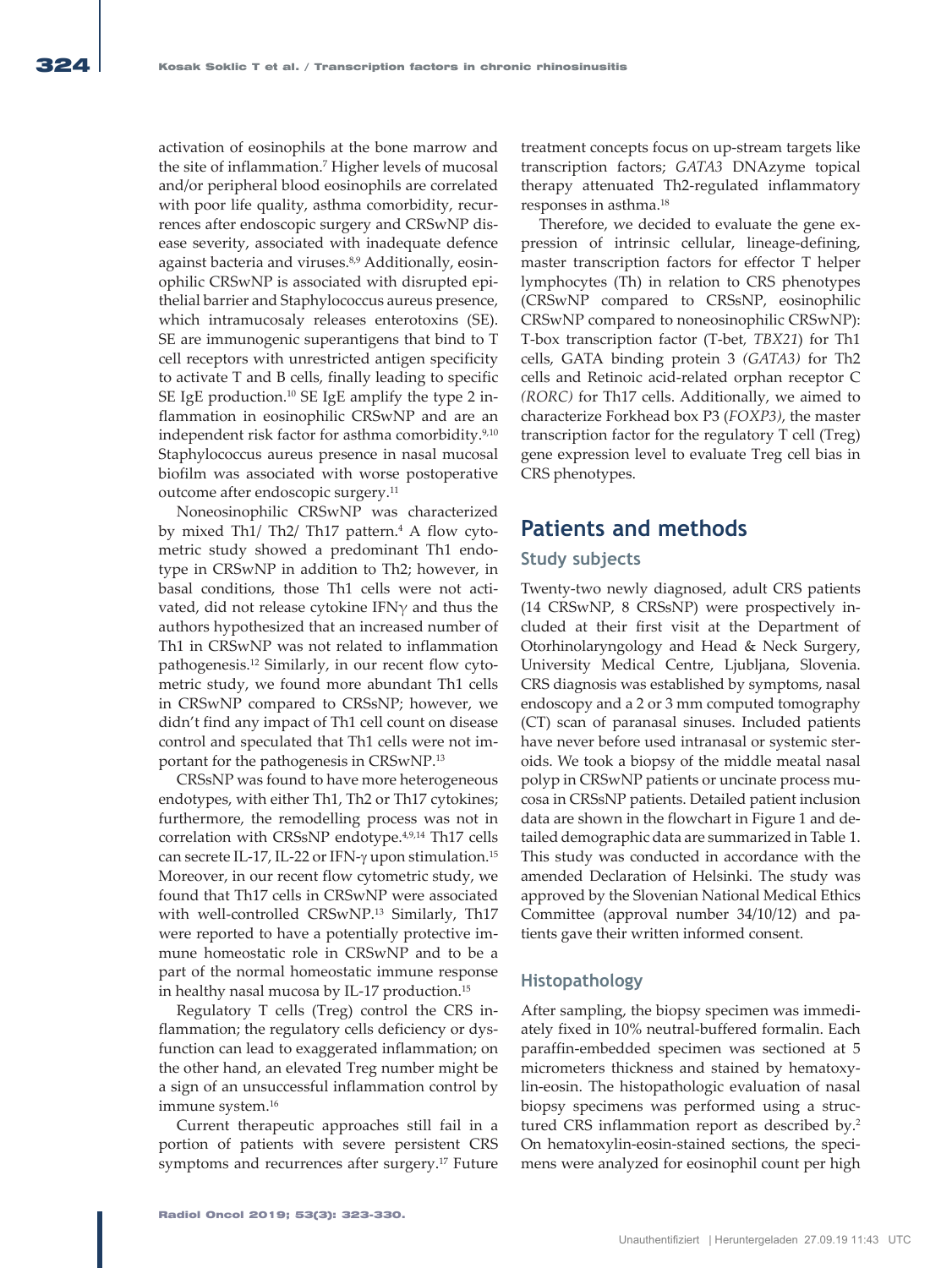|                                                                   | <b>CRSwNP</b><br>study<br>population<br>$(n = 14)$ | $CRSWNP (n = 14)$                           |                                               |       |                                                |       |
|-------------------------------------------------------------------|----------------------------------------------------|---------------------------------------------|-----------------------------------------------|-------|------------------------------------------------|-------|
| <b>Demographic</b><br>features, investigations and histopathology |                                                    | eosinophilic<br><b>CRSwNP</b><br>$(n = 10)$ | noneosinophilic<br><b>CRSwNP</b><br>$(n = 4)$ | P     | <b>CRSSNP</b><br>study population<br>$(n = 8)$ | $P^*$ |
| Age (years)                                                       | $52.1(39.3 - 62.4)$                                | 49.4 (39.3-58.4)                            | $63.3$ $(37.6 - 68.3)$                        | 0.18  | 45.2 (33.3–51.3)                               | 0.23  |
| Female sex, no. (%)                                               | 5(35.7)                                            | 4(40)                                       | 1(25)                                         | 0.60  | 4(50)                                          | 0.51  |
| Allergy, no. (%)                                                  | 3(21.4)                                            | 1(10)                                       | 2(50)                                         | 0.10  | 1(12.5)                                        | 0.60  |
| Asthma, no. (%)                                                   | 3(21.4)                                            | 1(10)                                       | 2(50)                                         | 0.31  | 1(12.5)                                        | 0.84  |
| COPD, no. (%)                                                     | 1(7.1)                                             | 1(10)                                       | 0(0)                                          | 0.89  | 0(0)                                           | 0.71  |
| Smoking, no. (%)                                                  | 3(21.4)                                            | 3(30)                                       | 0(0)                                          | 0.22  | 1(12.5)                                        | 0.60  |
| CRS duration (y)                                                  | $4(3-10)$                                          | $5.5(2.5-10)$                               | $4(3-10)$                                     | 0.91  | $3(2.3 - 9.3)$                                 | 0.37  |
| VAS (0-10) at inclusion                                           | $8(7.8-9.3)$                                       | $8.5(7.8-10)$                               | $8(5.8 - 8.8)$                                | 0.42  | $9.5(7.3-10)$                                  | 0.38  |
| CT Lund MacKay score at inclusion                                 | $15(12.8-18)$                                      | $14.5(12.8-18)$                             | 17.5 (12.8-23)                                | 0.36  | $12(8.3 - 12.8)$                               | N.A.  |
| Endoscopic Lund Kennedy score at inclusion                        | $8(7-9.3)$                                         | $8(7-8.3)$                                  | $9(8-10)$                                     | 0.15  | $4(3-4)$                                       | N.A.  |
| Tissue eosinophilia $> 10$ / HPF, no. $(\%)$                      | 10(71.4)                                           | 10(100)                                     | 0(0)                                          | N.A.  | 1(13)                                          | 0.008 |
| Neutrophil infiltration, no. (%)                                  | 6(42.9)                                            | 4(40)                                       | 2(50)                                         | 0.73  | 2(25)                                          | 0.40  |
| Basement membrane thickening $\geq 7.5$ µm, no. (%)               | 11(78.6)                                           | 10(100)                                     | 1(25)                                         | 0.002 | 8(100)                                         | 0.16  |
| Moderate / severe subepithelial oedema, no. (%)                   | 12(85.7)                                           | 9(90)                                       | 3(75)                                         | 0.47  | 1(12.5)                                        | 0.002 |
| Hyperplastic / papillary change, no. (%)                          | 5(35.7)                                            | 4(40)                                       | 1(25)                                         | 0.51  | 2(25)                                          | 0.53  |
| Squamous metaplasia, no. (%)                                      | 4(28.6)                                            | 3(30)                                       | 1(25)                                         | 0.85  | 4(50)                                          | 0.31  |
| Fibrosis, no. (%)                                                 | 10(71.4)                                           | 7(70)                                       | 3(75)                                         | 0.85  | 7(87.5)                                        | 0.39  |

**TABLE 1.** Demographic features, investigations and histopathological findings

\* *P* refers to the comparison between CRSwNP and CRSsNP; values are expressed as numbers (percentages) or medians (Q1–Q3); *P* < 0.05 are boldface; CRS = chronic rhinosinusitis; HPF = high power field; N.A. = not applicable, values are not indicated because these characteristics are the basis for the patient's classification; VAS = visual analogue scale

power field (HPF)  $(5, 5-10, > 10)$ , neutrophilic infiltration, basement membrane thickening (≥ 7.5μm), subepithelial edema (absent to mild, moderate to severe) and presence of hyperplastic / papillary change, squamous metaplasia and fibrosis.

### **Tbet** *(TBX21), GATA3, RORC* **and** *FOXP3* **gene expression levels**

After sampling, tissue biopsy was stored in RNA*later* solution (Qiagen, Hilden, Germany) at –40ºC. Total RNA was extracted using miRNeasy Mini Kit (Qiagen), according to the manufacturer's instructions, and reverse transcribed to cDNA using the High-capacity cDNA Reverse Transcription Kit (Applied Biosystems, Foster City, CA, USA). RT-qPCR was performed on ABI PRISM 7500 Fast Real-Time PCR System at standard conditions utilizing TaqMan Fast Advanced Master Mix (Applied Biosystems). The Taqman assays T-bet (*TBX21)*  (Hs00203436\_m1)*, GATA3* (Hs00231122\_m1), *RORC*  (Hs01076122\_m1) and *FOXP3* (Hs00203958\_m1) were utilized to determine the mRNA expression levels of transcription factors and glyceraldehyde-



FIGURE 1. Flowchart of the inclusion of the study subjects.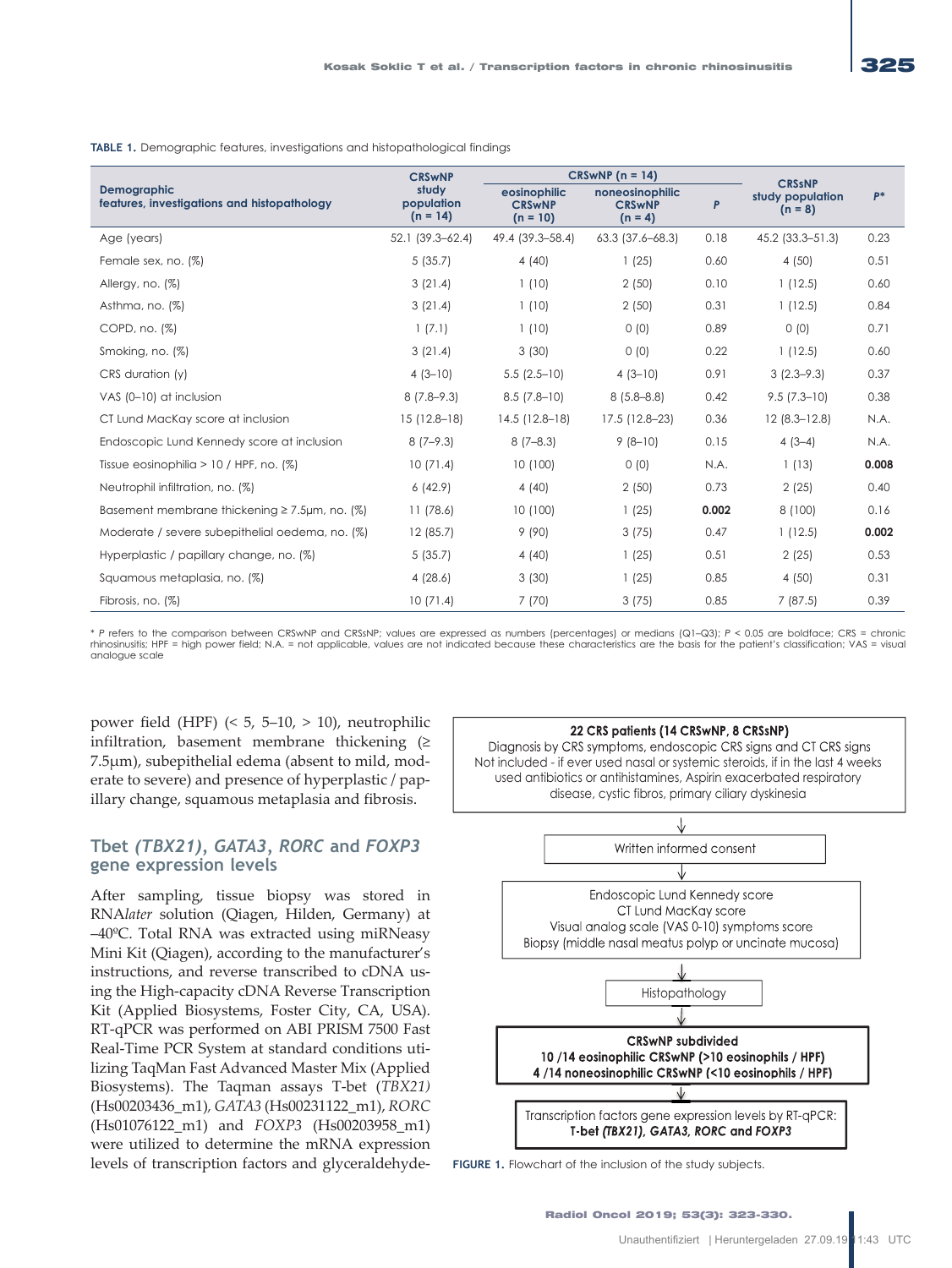|             | <b>CRSwNP</b>                  | <b>CRSwNP</b><br>$(n = 14)$                 |                                               |      | <b>CRSSNP</b>                 |        |
|-------------|--------------------------------|---------------------------------------------|-----------------------------------------------|------|-------------------------------|--------|
|             | study population<br>$(n = 14)$ | eosinophilic<br><b>CRSwNP</b><br>$(n = 10)$ | noneosinophilic<br><b>CRSwNP</b><br>$(n = 4)$ | P    | study population<br>$(n = 8)$ | $P^*$  |
| T-bet       | $1.6(0.5-2.4)$                 | $2.0$ (0.5–3.9)                             | $1.1(0.5-2.0)$                                | 0.43 | $7.9(4.4-11.8)$               | 0.0003 |
| GATA3       | $0.6$ (0.3-0.8)                | $0.7(0.6-1.3)$                              | $0.3(0.1-0.4)$                                | 0.02 | $4.1(2.3-9.6)$                | 0.0003 |
| <b>RORC</b> | $1.7(0.5 - 4.0)$               | $1.7(0.5 - 5.0)$                            | $1.3(0.3-3.3)$                                | 0.71 | $6.9$ $(3.8-13.3)$            | 0.006  |
| FOXP3       | $1.6(1.2-3.7)$                 | $1.6(1.1-3.7)$                              | $1.6(1.2 - 4.5)$                              | 0.76 | $3.8(1.0 - 10.8)$             | 0.73   |

**TABLE 2.** T-bet *(TBX21), GATA3, RORC* and *FOXP3* gene expression (relative mRNA levels) in CRS nasal mucosa

\* *P* refers to the comparison between CRSwNP and CRSsNP; values are expressed as medians (Q1–Q3); *P* < 0.05 are boldface

3-phosphate dehydrogenase (GAPDH; 4333764F) as an endogenous control (all Applied Biosystems). All measurements were performed in triplicate for each sample and relative expression was analyzed using the  $\Delta\Delta$ Ct method.<sup>19</sup> Briefly, the relative expression of each mRNA was calculated by subtracting the Ct value of GAPDH from the Ct value of the gene analyzed to calculate the ΔCt.19 Then the relative expression of the sample was calculated using



**FIGURE 2.** A representative CT scan of one CRSwNP patient in frontal and axial plane, CT Lund MacKay score 24.



**FIGURE 3.** A representative CT scan of one CRSsNP patient in frontal view (left) and sagittal view (right), CT Lund MacKay score 8.

the formula RQ sample = 2<sup>−</sup>(ΔCt sample−ΔCt calibrator). Nasal mucosa from the uncinate process of a control subject, 55 years old healthy female without CRS was used as a calibrator.

# **Statistical analysis**

The data generated in the study were analyzed using GraphPad Prism 6.0 (San Diego, CA, USA). Statistical analysis was performed using the Mann-Whitney and Chi-square tests as appropriate with 2-tailed p. The data are expressed as numbers (percentages) or medians (first quartile (Q1) – third quartile (Q3)). The significance level was set at a p value of 0.05.

# **Results**

# **Clinical analysis of CRSwNP compared to CRSsNP**

Twenty-two newly diagnosed CRS patients (14 CRSwNP and 8 CRSsNP) were prospectively included in the study. They have not been treated yet and have never used intranasal or systemic steroids. Both groups were comparable in age, sex, smoking, allergy, asthma, chronic obstructive pulmonary disease (COPD) and severity of CRS symptoms on visual analog scale 0–10. As expected, patients with CRSwNP had higher endoscopic Kennedy Lund scores than patients with CRSsNP. Exact clinical data are summarized in Table 1.

# **Paranasal sinus CT scan**

In concordance with CRS phenotypes, patients with CRSwNP had higher CT Lund MacKay scores at inclusion than patients with CRSsNP. Exact CT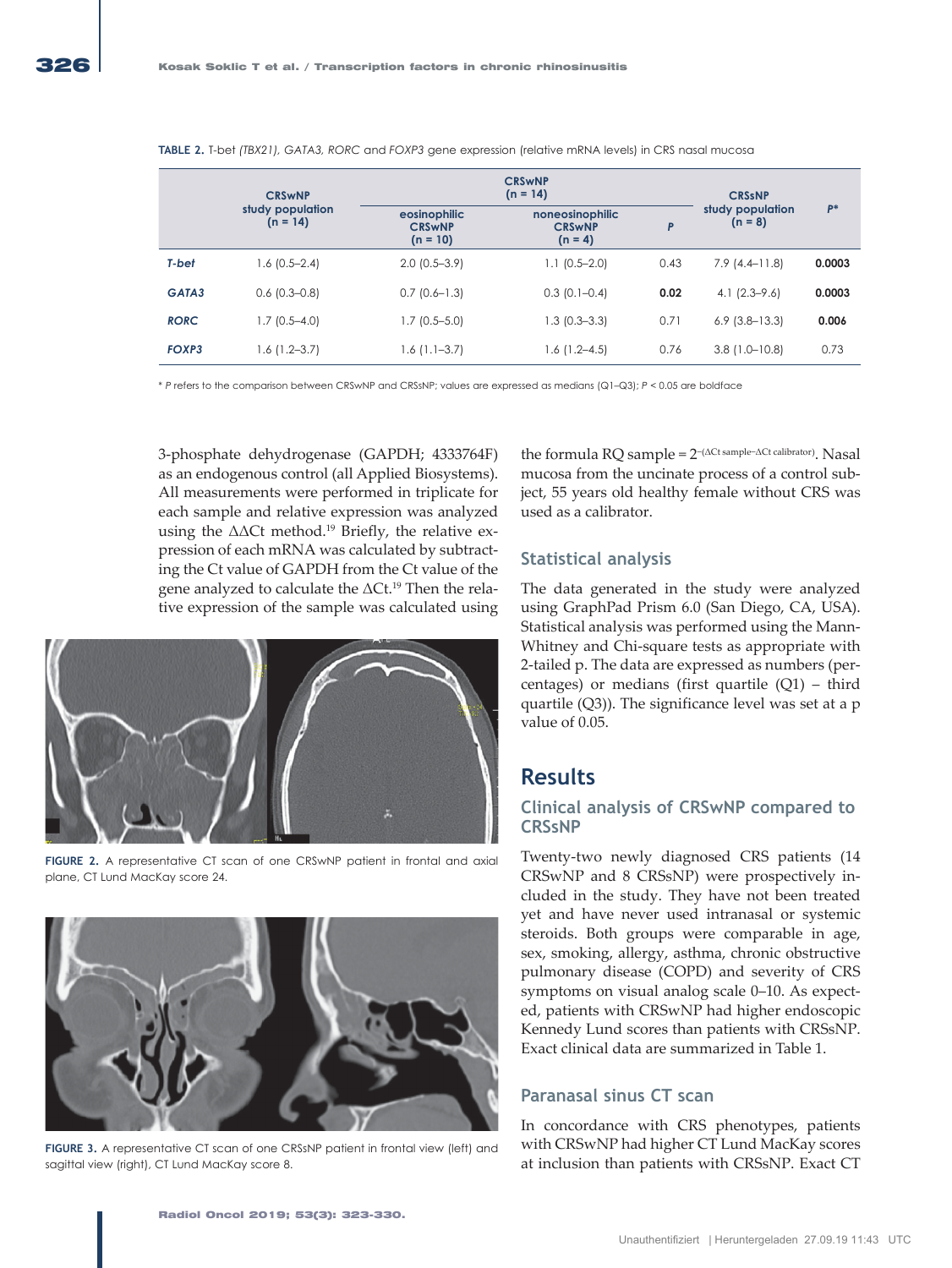# **Histopathological analysis of CRSwNP compared to CRSsNP and eosinophilic CRSwNP compared to noneosinophilic CRSwNP**

Tissue eosinophilia > 10 per HPF was significantly more frequent (71%) in CRSwNP patients compared to CRSsNP patients (13%); meanwhile, there was no difference in tissue neutrophil infiltration between groups. As expected, moderate to severe subepithelial oedema was more pronounced in CRSwNP patients compared to CRSsNP patients. 10 CRSwNP patients with > 10 tissue eosinophils per HPF represented the eosinophilic CRSwNP group, the other 4 CRSwNP patients with < 10 tissue eosinophils per HPF represented the noneosinophilic CRSwNP group. More eosinophilic CRSwNP patients had basement membrane thickening  $\geq 7.5 \mu m$  compared to noneosinophilic CRSwNP patients. There was no difference in hyperplastic or papillary change, squamous metaplasia and fibrosis between groups. Exact histopathological data are summarized in Table 1.

# **Transcription factors gene expression levels analysis in eosinophilic CRSwNP compared to noneosinophilic CRSwNP patients and in CRSwNP compared to CRSsNP**

*GATA3* gene expression level was significantly upregulated in eosinophilic CRSwNP compared to noneosinophilic CRSwNP patients (Table 2 and Figure 4B). There was no difference in T-bet, *RORC*  and *FOXP3* expression levels between eosinophilic and noneosinophilic CRSwNP patients (Figures 4A, C, D). Effector Th cell master transcription factors T-bet, *GATA3* and *RORC* gene expression levels in nasal mucosal were significantly elevated in CRSsNP compared to CRSwNP patients (Table 2 and Figures 5A, B, C). On the other hand, Treg master transcription factor *FOXP3* gene expression level was equalized in CRSwNP and CRSsNP patients (Figure 5D).

# **Discussion**

In this prospective study, we analyzed histopathological characteristics and master transcription



**FIGURE 4.** Comparison of mRNA expression levels between eosinophilic CRSwNP and noneosinophilic CRSwNP in **(A)** T-bet (*TBX21*) mRNA*,* **(B)** *GATA3* mRNA*,* **(C)** *RORC* mRNA and **(D)** *FOXP3* mRNA expression. \*P< 0.05 by the Mann–Whitney test.



**FIGURE 5.** Comparison of mRNA expression levels between CRSwNP and CRSsNP in **(A)** T-bet *(TBX21)* mRNA*,* **(B)** *GATA3* mRNA*,* **(C)** *RORC* mRNA and **(D)** *FOXP3* mRNA expression. \*P < 0.05, \*\*P < 0.001, and \*\*\*P < 0.0001 by the Mann–Whitney test.

factors gene expression levels of nasal mucosa T cells in newly diagnosed CRSwNP and CRSsNP patients, who have not been treated yet and have never used intranasal or systemic steroids.

Radiol Oncol 2019; 53(3): 323-330.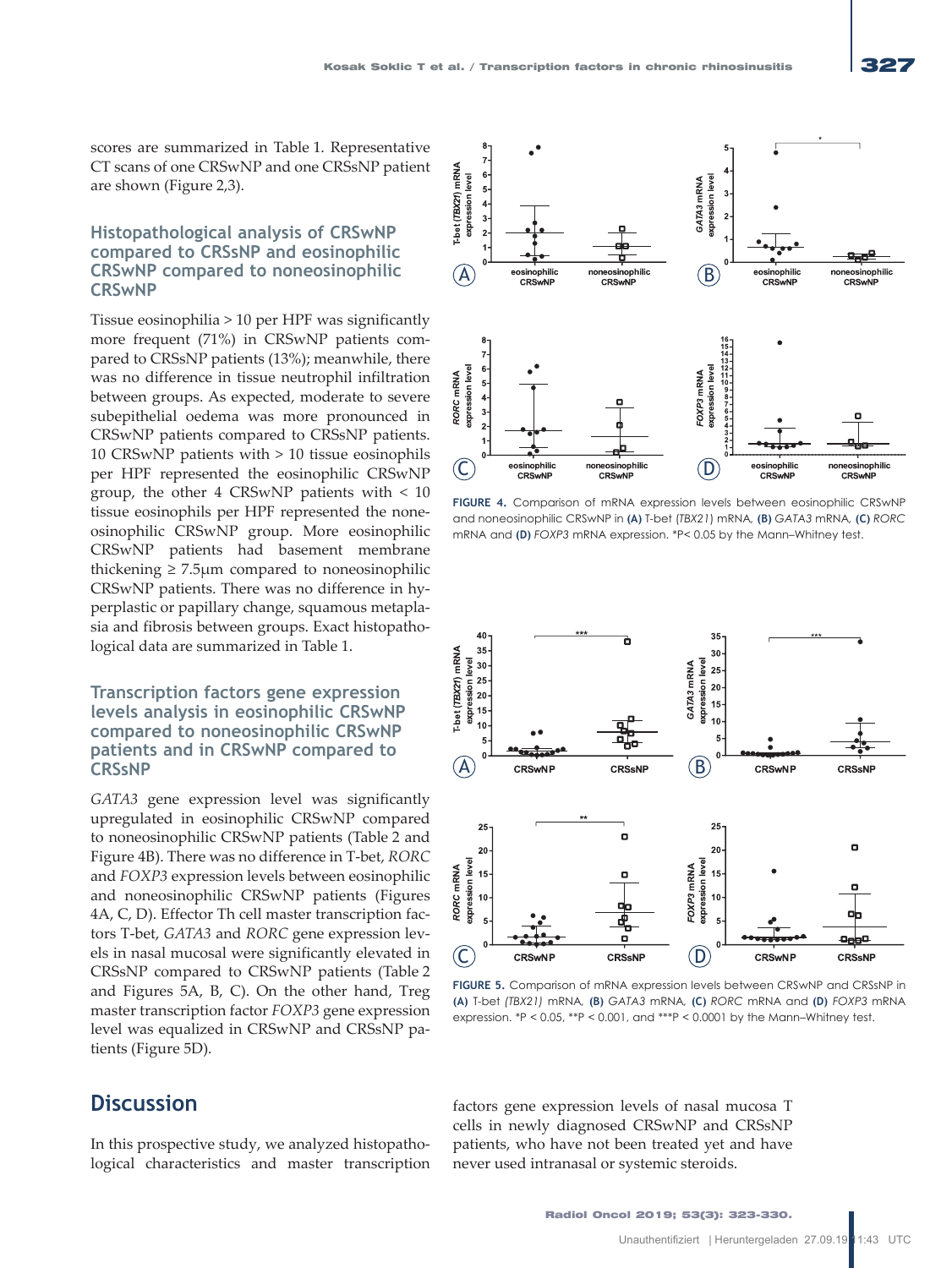### **Mucosal eosinophilia and histopathological differences**

We confirmed previous findings that CRSwNP is characterized by mucosal eosinophilia and pronounced subepithelial oedema.2 Additionally, basement membrane thickening  $\geq 7.5 \mu$ m as a sign of remodeling and more severe inflammation was more pronounced in eosinophilic CRSwNP patients with > 10 tissue eosinophils per HPF compared to noneosinophilic CRSwNP patients with < 10 tissue eosinophils per HPF, in concordance with previous reports.17 Tissue eosinophilia in CRSwNP mucosa is known to be associated with type 2 cytokines and inflammation.<sup>9,17</sup>

# **T-bet transcription factor gene expression**

Surprisingly, we found significantly upregulated T-bet gene expression level in CRSsNP patients compared to CRSwNP. In contrast, one earlier study has reported downregulated T-bet in healthy patients inferior turbinates mucosa and CRSsNP mucosa compared to CRSwNP mucosa<sup>6</sup>, meanwhile, other studies haven't found any difference in T-bet expression between CRSwNP and CRSsNP groups.20,21 T-bet is the master transcription factor of Th1 cells and type 1 innate lymphoid cells (ILC1), it promotes their differentiation, activation and interferon-γ (IFN-γ) secretion.<sup>22,23</sup> In response to IFN-γ signaling, T-bet can either activate type 1 inflammation or modulate it in case of exaggerated type 1 response.<sup>24</sup> Additionally, in effector cytotoxic type CD8+ T cells, T-bet is highly expressed.<sup>25</sup> Furthermore, in many acute and chronic viral infections, T-bet expression in effector CD8+ cells correlates with infection clearance or improved infection control.26-28 In our recent study, we found significantly depleted Th1 and abundant, effector cytotoxic CD8+ cells in CRSsNP nasal mucosa compared to CRSwNP.13 We might speculate here that highly upregulated T-bet in CRSsNP patients could originate from expanded effector cytotoxic CD8+ cells in CRSsNP nasal mucosa.

#### *GATA3* **transcription factor gene expression**

In this analysis, significantly elevated *GATA3* gene expression level in patients with eosinophilic CRSwNP compared to patients with noneosinophilic CRSwNP was found, in concordance with previous reports.21,29 *GATA3* is the master transcription factor of Th2 cells $30,31$  and type 2 innate lymphoid cells (ILC2)32,33, enriched in CRS mucosa.3 Obviously, upregulated *GATA3* expression in the eosinophilic CRSwNP group is related to type 2 (Th2 and ILC-2) inflammation. However, activated effector CD4-CD8- double negative T (DN T) cells can also secrete type 2 cytokines.34,35 Importantly, in our recent study, elevated inflammatory DN T cells in the nasal mucosa of patients with uncontrolled CRSwNP were found. The master transcription factor of DN T cells is currently unknown. The impact and contribution of DN T cells to the type 2 inflammation in CRSwNP mucosa needs further investigation.

Unexpectedly, *GATA3* gene expression level was significantly higher in patients with CRSsNP compared to patients with CRSwNP, in line with one earlier rtPCR study<sup>3</sup>, meanwhile, in contrast to two immunohistochemic studies.<sup>6,20</sup> In healthy sinus mucosa, *GATA3* expression level was upregulated compared to CRSwNP mucosa, whereas there was no difference in *GATA3* between CRSsNP mucosa and healthy sinus mucosa.3 Other studies found downregulated *GATA3* expression level in healthy patient's inferior turbinates mucosa compared to CRSwNP mucosa<sup>6,36</sup>; however, inferior turbinate mucosa is not the same as sinus mucosa. Interestingly, CD8+ T cells were previously shown to express *GATA3* constitutively, upregulate *GATA3* upon T cell receptor (TCR) activation and further increase it by IL-4 and IL-2 stimulation. $37$ Moreover, *GATA3* expressing and type 2 cytokines producing effector memory CD8+ T cells were confirmed to be elevated in asthma<sup>38</sup> and tuberculosis infection.39 Similarly to high T-bet expression, we might speculate here, that upregulated *GATA3* in CRSsNP group could originate from activated effector CD8+ T cells, that were present abundantly in CRSsNP nasal mucosa in our previous study.13

# *RORC* **transcription factor gene expression**

We found significantly higher *RORC* expression in patients with CRSsNP compared to patients with CRSwNP, in line with previous reports.<sup>6,20</sup> Master transcription factor RORC is expressed by Th17<sup>40</sup> and type 3 innate lymphoid cells (ILC3).<sup>41</sup> In our previous flow cytometric study, we reported the association of Th17 cells with well-controlled CRSwNP.13 The Th17 response was earlier found to be present in the healthy nasal mucosa and therefore, the authors proposed the Th17 cells were a part of normal homeostatic nasal mucosa immune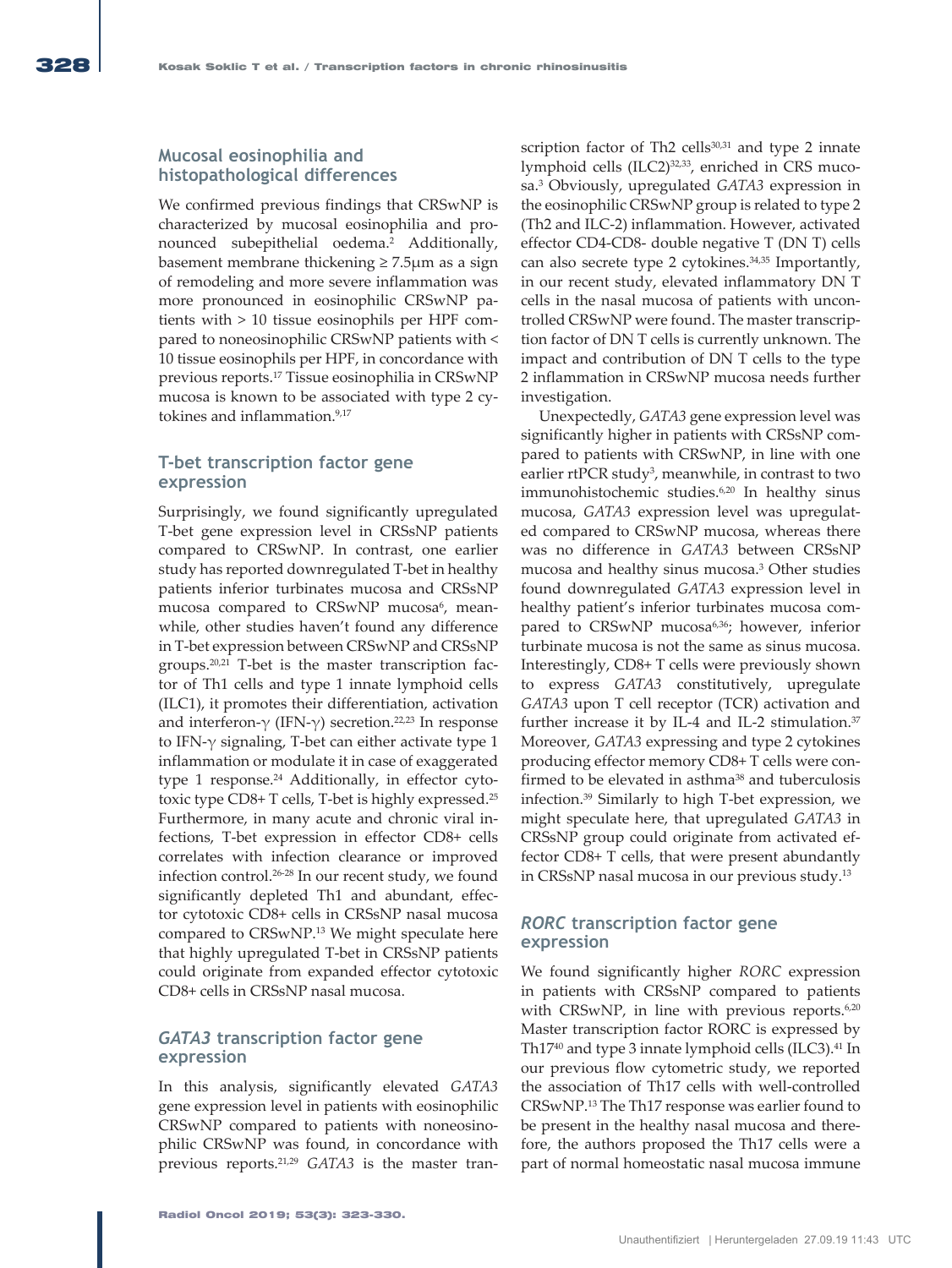response.15 Similarly, we could speculate here that upregulated *RORC* expression level in patients with CRSsNP is part of homeostatic nasal mucosa immune response, that might be better preserved and more functional in CRSsNP mucosa compared to CRSwNP.

# *FOXP3* **transcription factor gene expression level**

*FOXP3* expression level was equalized in eosinophilic CRSwNP compared to noneosinophilic CRSwNP as well as in CRSwNP compared to CRSsNP; these observations suggest that regulatory T cells are not significantly involved in inflammatory bias between CRSwNP and CRSsNP patients. Previously, contradictory results were reported with either no difference in *FOXP3* expression levels between CRSwNP and CRSsNP20 or downregulated *FOXP3* in CRSwNP compared to CRSsNP.6,42 *FOXP3* gene expression was found downregulated in CRSwNP patients compared to healthy patients inferior turbinate mucosa.6,36 *FOXP3* is the master transcription factor for Treg<sup>43</sup>; in contrast to the other master transcription factors, it has not been identified in ILCs.<sup>23</sup> Interestingly, some *FOXP3+* Treg cells can even co-express another master transcription factor (T-bet*, GATA3* or *RORC*), however, at much lower levels than corresponding effector Th cells. This way, Tregs may co-localize with corresponding Th effector cells to control their activation<sup>23</sup>; T-bet and *FOXP3* co-expression specifically inhibits Th1 and CD8+ T cell activation44, *GATA3* and *FOXP3* co-expression controls type 2 inflammation and also co-modulates Treg function.45 Additionally, co-expression of master transcription factors in effector Th cells was noticed in various chronic inflammatory diseases and can play a beneficial or a detrimental role.<sup>46-48</sup> Moreover, upon in vitro stimulation of CRSwNP mucosa with Staphylococcus aureus enterotoxin (SE), upregulation of Treg was reported; the authors concluded, that Treg cells might be unsuccessful in inflammation control by Th2 activation and Th1 supression.12 In the present study, we haven't found any difference in FOXP3 expression levels between eosinophilic and nonesosinophilic CRSwNP patients and therefore, we cannot make any speculations about SE presence and stimulation in the eosinophilic CRSwNP patients mucosa.

Importantly, transcription factor-targeted future treatment strategies might have a positive impact on CRS mucosa by blocking the inflammatory pathway and, on the other hand, a negative impact by targeting co-expression in Tregs and their corresponding inflammation suppression.

# **Limitations of the study**

This study has some limitations. No control group was included. The groups of patients were relatively small. However, all participants were newly diagnosed and have not been treated with intranasal or systemic steroids yet. Finally, we have only analyzed master transcription factors gene expression levels and not protein expression levels. We plan to expand gene expression investigation in CRS mucosa further to RNA sequence analysis.

To conclude, the type-2 inflammation was confirmed by elevated *GATA3* gene expression level in patients with eosinophilic CRSwNP in comparison to patients with noneosinophilic CRSwNP. The unexpectedly found, simultaneous upregulation of T-bet and *GATA3* transcription factors gene expression levels in patients with CRSsNP compared to patients with CRSwNP is currently unexplained; however, it might originate from activated CD8+ cells in CRSsNP nasal mucosa, in concordance with our recent findings of expanded effector cytotoxic CD8+ cells in the mucosa of patients with CRSsNP.13 The *RORC* upregulation in CRSsNP could be part of normal homeostatic nasal mucosa immune response that might be better preserved and more functional in CRSsNP mucosa compared to CRSwNP. In the perspective of future transcription factor-targeted topical treatments development, further data on transcription factors expression rates in CRS phenotypes are needed.

# **References**

- 1. DeConde AS, Soler ZM. Chronic rhinosinusitis: epidemiology and burden of disease. *Am J Rhinol Allergy* 2016; **30:** 134-9. doi: 10.2500/ ajra.2016.30.4297
- 2. Snidvongs K, Lam M, Sacks R, Earls P, Kalish L, Phillips PS, et al. Structured histopathology profiling of chronic rhinosinusitis in routine practice. *Int Forum Allergy Rhinol* 2012; **2:** 376-85. doi: 10.1002/alr.21032
- 3. Miljkovic D, Bassiouni A, Cooksley C, Ou J, Hauben E, Wormald PJ, et al. Association between Group 2 innate lymphoid cells enrichment, nasal polyps and allergy in chronic rhinosinusitis. *Allergy* 2014; **69:** 1154-61. doi: 10.1111/all.12440
- 4. Wang X, Zhang N, Bo M, Holtappels G, Zheng M, Lou H, et al. Diversity of T. cytokine profiles in patients with chronic rhinosinusitis: a multicenter study in Europe, Asia, and Oceania. *J Allergy Clin Immunol* 2016; **138:** 1344-53. doi: 10.1016/j.jaci.2016.05.041
- 5. Van Zele T, Claeys S, Gevaert P, Van Maele G, Holtappels G, Van Cauwenberge P, et al. Differentiation of chronic sinus diseases by measurement of inflammatory mediators. *Allergy* 2006; **61:** 1280-9. doi: 10.1111/j.1398- 9995.2006.01225.x
- 6. Van Bruaene N, Pérez-Novo CA, Basinski TM, Van Zele T, Holtappels G, De Ruyck N, et al. T-cell regulation in chronic paranasal sinus disease. *J Allergy Clin Immunol* 2008; **121:** 1435-41.e3. doi: 10.1016/j.jaci.2008.02.018